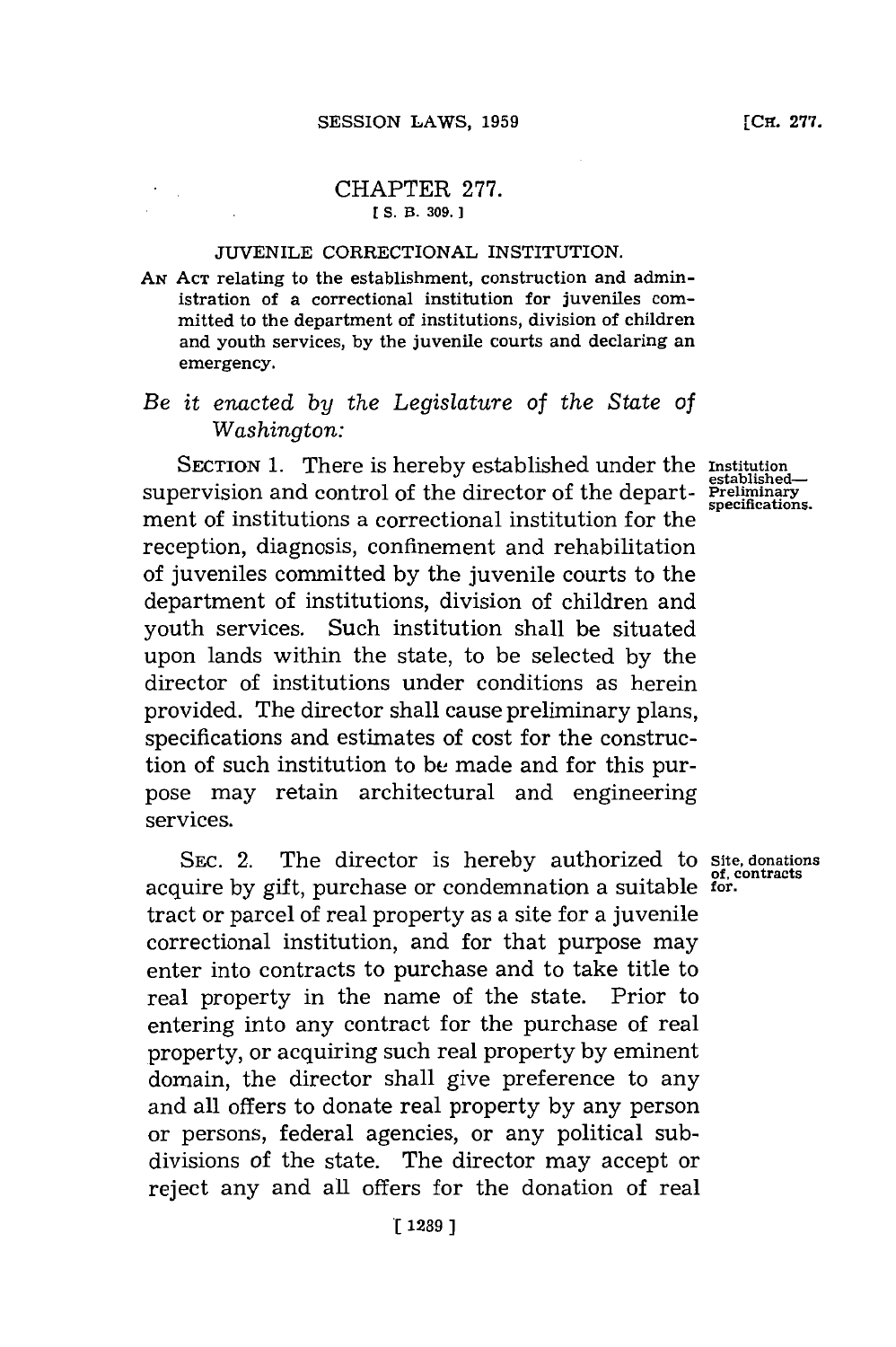property when in his discretion such land is not suitable for the purposes and objects of such institution, or is remotely located in such degree as would be disadvantageous, in view of the needs and purposes of such institution.

**Construction, SEC. 3.** When title to the land selected **by** the director, as provided in this act, has vested in the state, the director shall, upon the completion of plans and specifications for such institution, publish a call for bids, as provided **by** law, and enter into a contract for the construction of such institution: *Provided,* That no contract shall be entered into for the construction of such institution until such time as an appropriation for that purpose has been made **by** the legislature.

SEC. 4. The superintendent of the correctional

**cations.** institution established **by** this act shall be appointed **by** the director. The superintendent shall have such administrative experience and possess such qualifications as shall be fixed **by** the personnel board, or such merit system board as shall be established **by** law having jurisdiction of personnel within the department of institutions, with the advice and ap-

Superinten-<br>dent<del>-Q</del>ualifi-<br>cations.

Associate SEC. 5. The superintendent, subject to the ap-<br>
superinten-<br> **SEC.** 5. The superintendent, subject to the ap-<br>
dents. **dents.** proval of the director, shall appoint such associate superintendents as shall be deemed necessary. In the event the superintendent shall be absent from the institution, or during periods of illness or other situations incapacitating the superintendent from properly performing his duties, he shall appoint one of the officers of the institution to act as superintendent during such period of absence, illness or incapacity, subject to the approval of the director.

Employees SEC. 6. The superintendent and all subordinate<br>
under person-<br>
nel board.<br>
officers and employees of such institution shall be officers and employees of such institution shall be under the jurisdiction of the state personnel board

proval of the director.

**CH. 277.]**